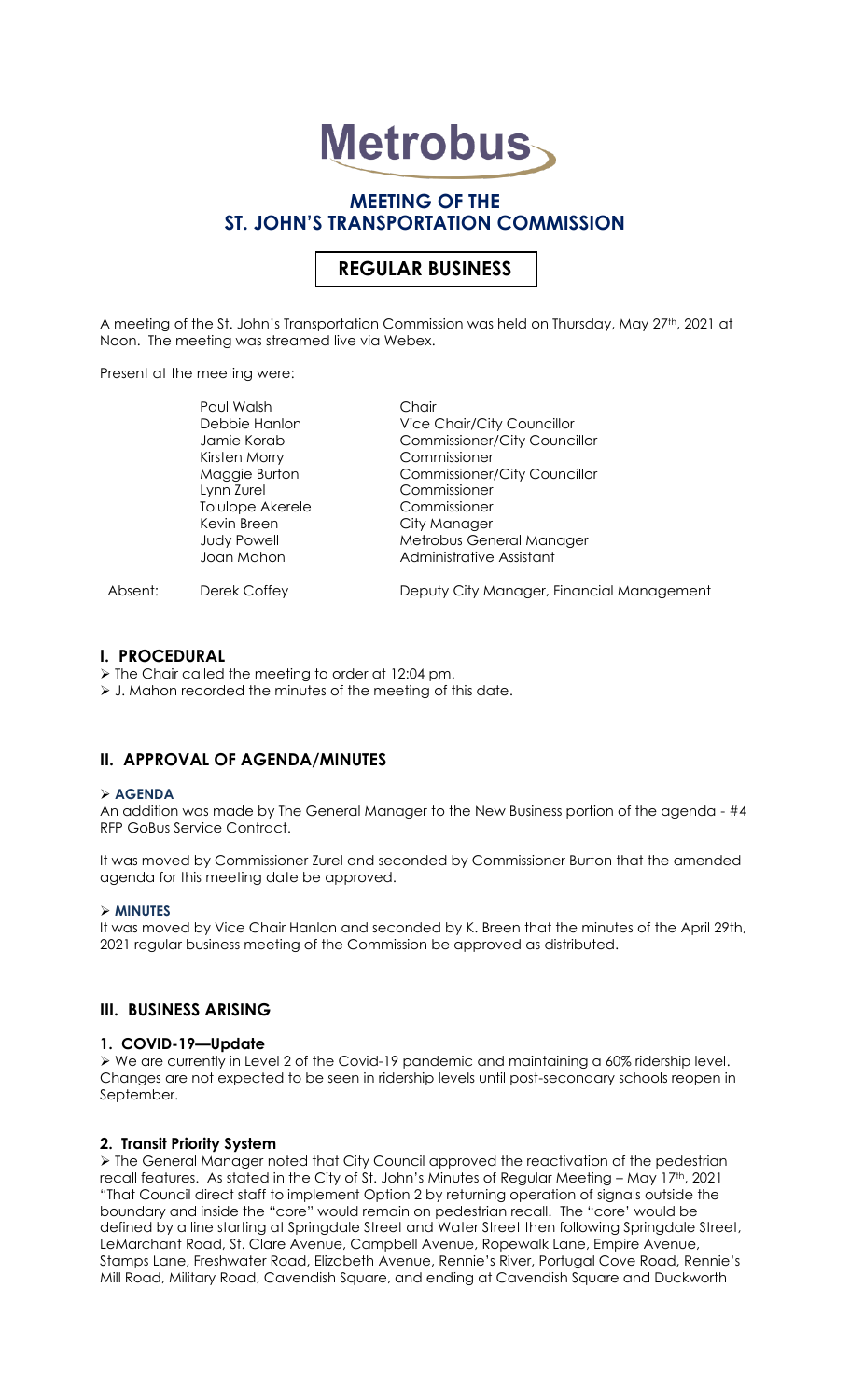



## **2. Transit Priority System – cont'd**

Street. An exception to this core area would be at the intersection of Harvey Road/Long's Hill/LeMarchant Road which would be switched back to the normal timing plan to facilitate transit priority operations."

➢ In order to educate the public on the queue jump feature at Freshwater Road and Stamp's Lane, City Council has installed a sign to notify the public of the process.

➢ Commissioner Morry questioned if there have been improvements on schedule adherence because of the queue jump measure. The General Manager advised that schedule improvements have been noticed. The operators are very appreciative of this measure.

### **3. On-Demand Software – Update**

➢ The General Manager advised that work continues with the Purchasing and Legal Departments at the City to finalize the contract with Via Mobility. The date to have the system in place has been postponed from August 1st to late August.

## **IV. NEW BUSINESS**

### **1. Financial Statements — April, 2021**

➢ The financial statements for the month of April, 2021 were tabled and reviewed.

#### **2. Executive Summary (Regular) — April, 2021**

➢ The Executive Summary for the month of April, 2021 was tabled for members' information.

- ➢ The Chair questioned the following:
	- "Community bus not in service currently using a vicinity bus the steering shaft needs replacing."

The General Manager reported that the steering shaft is an expensive repair which is why the bus is not in service. As long as the Vicinity Bus is available, that will be utilized. If the Vicinity Bus is re-deployed into the fleet, the steering shaft will have to be replaced but the bus is essentially at the end of its useful life.

- "Awaiting approval from Steri-Koni for Sovereign Equipment to do recall on safety links for all ramps" and "Wheelchair ramp flooring replacement – 2012-2014 models", are these issues compromising the use of some of the buses from an accessibility point of view?

The General Manager advised that the ramp repairs are preventative measures so they are still able to be used. The safety link repairs are ongoing. A local company has been approved to complete the repairs.

➢K. Breen questioned the GoBus Eligibility Assessment denials and if there is an appeal process in place. The General Manager advised that there have been two appeals – one was overturned and the other one had the decision upheld.

➢ As per Commissioner Burton's request with regards to the percentage of assessments that have had their ridership status changed and Commissioner Korab's request as to the percentage of clients that use paratransit in the winter months and switch to Metrobus in the summer months, the General Manager will obtain the information from D. Power, Manager, Accessible Transit Services and forward it to the Commission.

Action: Donna Power, Manager, Accessible Transit Services, will attend the Regular Commission meeting on July 22nd to update the Commission on the assessment process as she is on vacation in June.

### **3. Smart Card System Upgrade - Update**

➢ The General Manager advised that the upgrade has been delayed due to Covid travel restrictions. The service provider has to do testing onsite.

### **4. RFP GoBus Service Contract**

➢ The service contract is in the process of being finalized. The current service provider is MVT Canadian Bus Inc. which ends December 31, 2021. The RFP should be released shortly (either the end of this week or early next week). The goal is to have the RFP closed by July 2<sup>nd</sup>, 2021 and the bidder chosen and notified by the end of the summer.